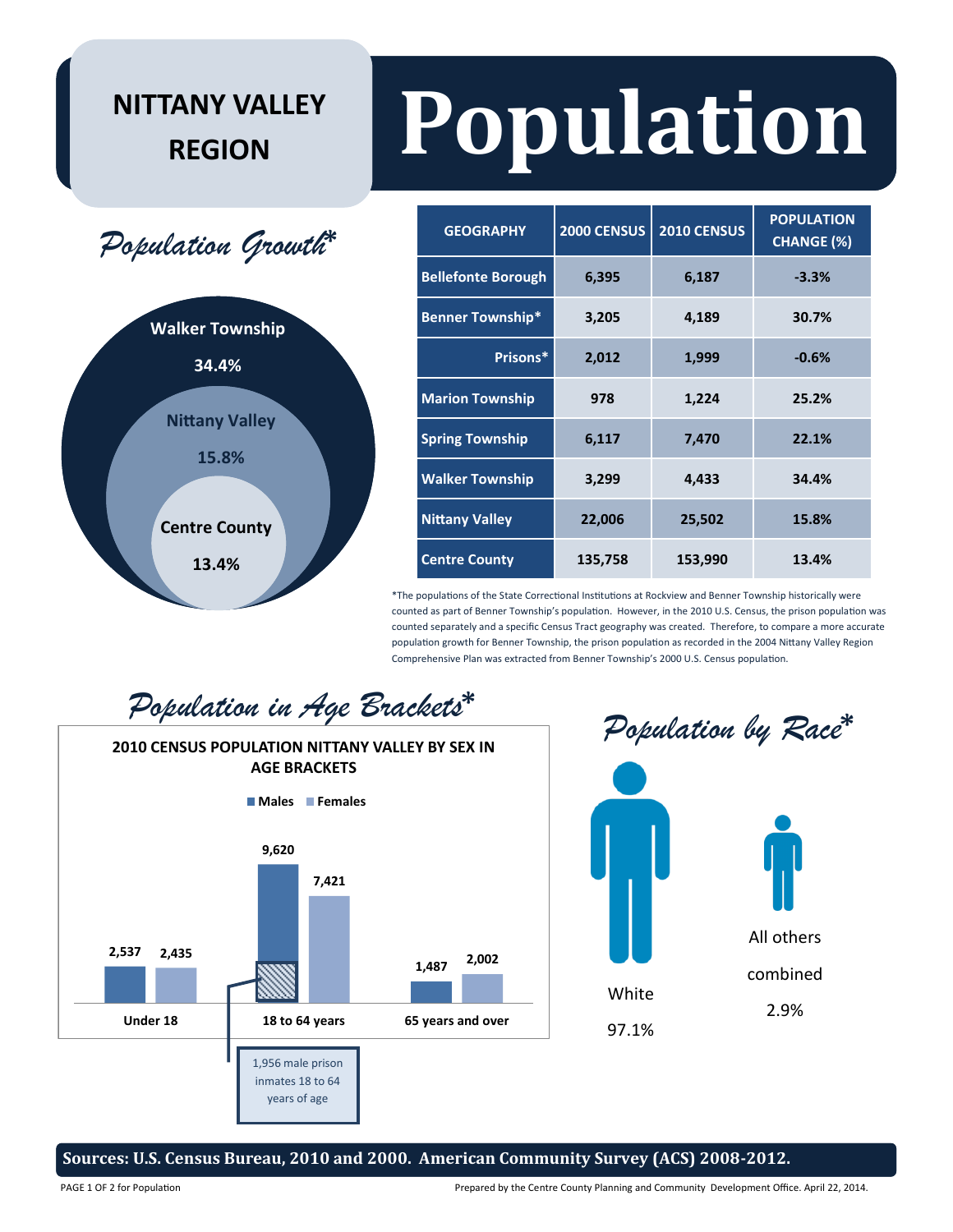## **Population continued**

### **Age Dependency Ratios\***



**persons under the age of 18.**

**For every 1 adult aged 18 to 64, there are 0.23 person age 65 and over.**

*\*Excludes the prison population.*

**Marital Status\***

*Population age 15 and over*

**Married**

**Separated**

**Divorced**

**Widowed**

**Never married**

**10.2%**

**8.1%**

**23.7%**

**56.7%**

**1.3%**

### **Language spoken at home\***

*English proficiency among the population aged 5 years and older*



### \*does not include the prison population

The Indo-European category includes several languages. For more specific language data, please go to the American Community Survey section of the U.S. Census Bureau's website.







\*does not include the prison population

\*does not include the prison population

**Sources: U.S. Census Bureau, 2010 and 2000. American Community Survey (ACS) 2008-2012.**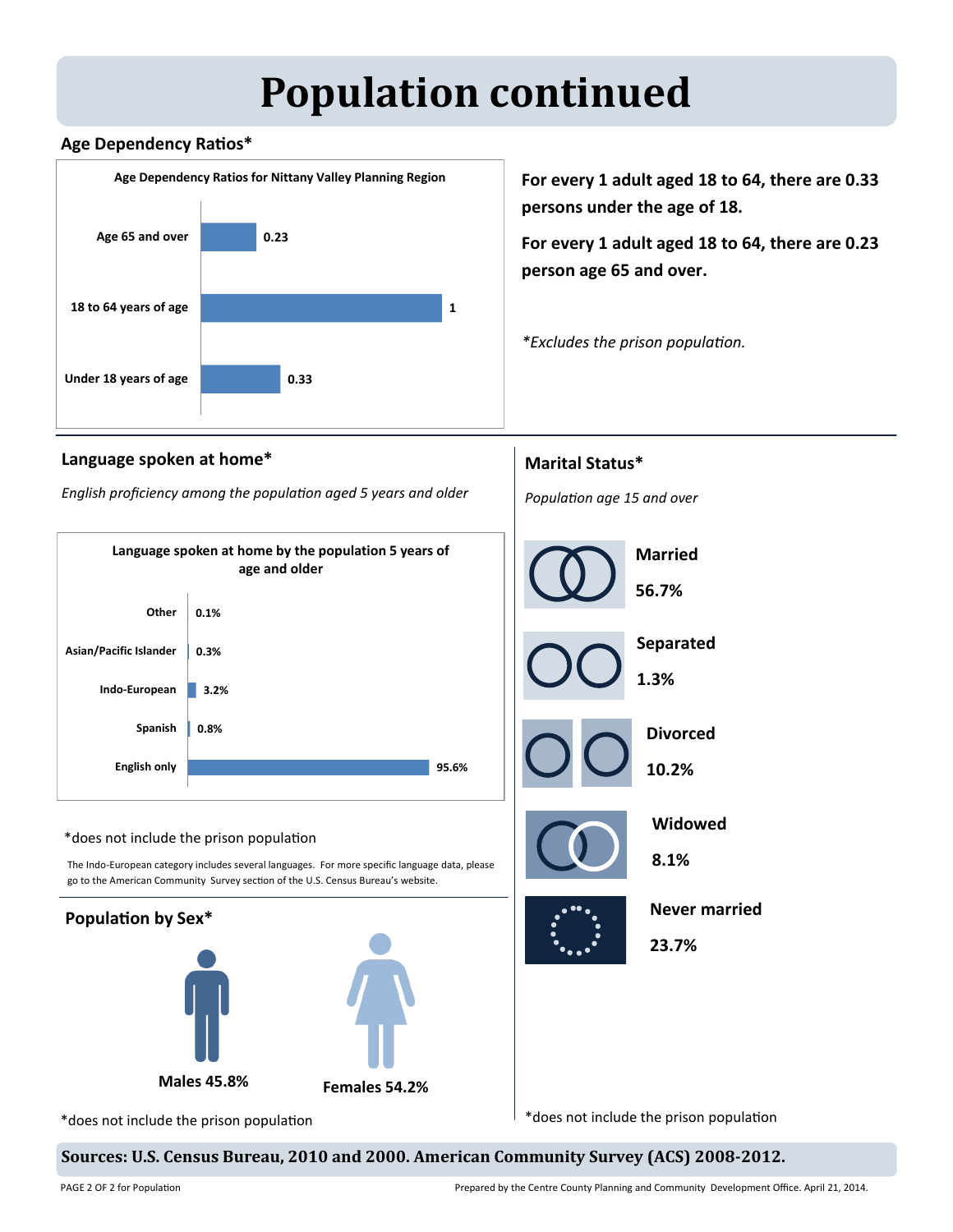

| Geography                 | <b>POPULATION 16 YEARS OF</b><br><b>AGE AND OLDER</b> | <b>POPULATION IN THE LABOR</b><br><b>FORCE</b> | <b>UNEMPLOYMENT RATE</b> |  |
|---------------------------|-------------------------------------------------------|------------------------------------------------|--------------------------|--|
| <b>Bellefonte Borough</b> | 5,258                                                 | 64.1% (3,373)                                  | 6.1%                     |  |
| <b>Benner Township</b>    | 3,507                                                 | $70.4\%$ (2,469)                               | 7.2%                     |  |
| <b>Prisons</b>            | 1,893                                                 | $0.0\%$ (0)                                    | 100%                     |  |
| <b>Marion Township</b>    | 919                                                   | 67.6% (621)                                    | 3.2%                     |  |
| <b>Spring Township</b>    | 6,283                                                 | 65.1% (4,091)                                  | 4.1%                     |  |
| <b>Walker Township</b>    | 3,436                                                 | 74.3% (2,554)                                  | 6.2%                     |  |
| <b>Nittany Valley</b>     | 21,296                                                | 61.5% (13,108)                                 | 5.4%                     |  |
| <b>Centre County</b>      | 132,426                                               | 59.0% (78,070)                                 | 5.9%                     |  |

Sources: U.S. Bureau of Labor Statistics, 2014. U. S. Census Bureau, American Community Survey (ACS) 2008-2012. Pennsylvania Department of Labor & Industry, 2014.

PAGE 1 OF 2 for Labor Force **Prepared by the Centre County Planning and Community Development Office. April 22, 2014.**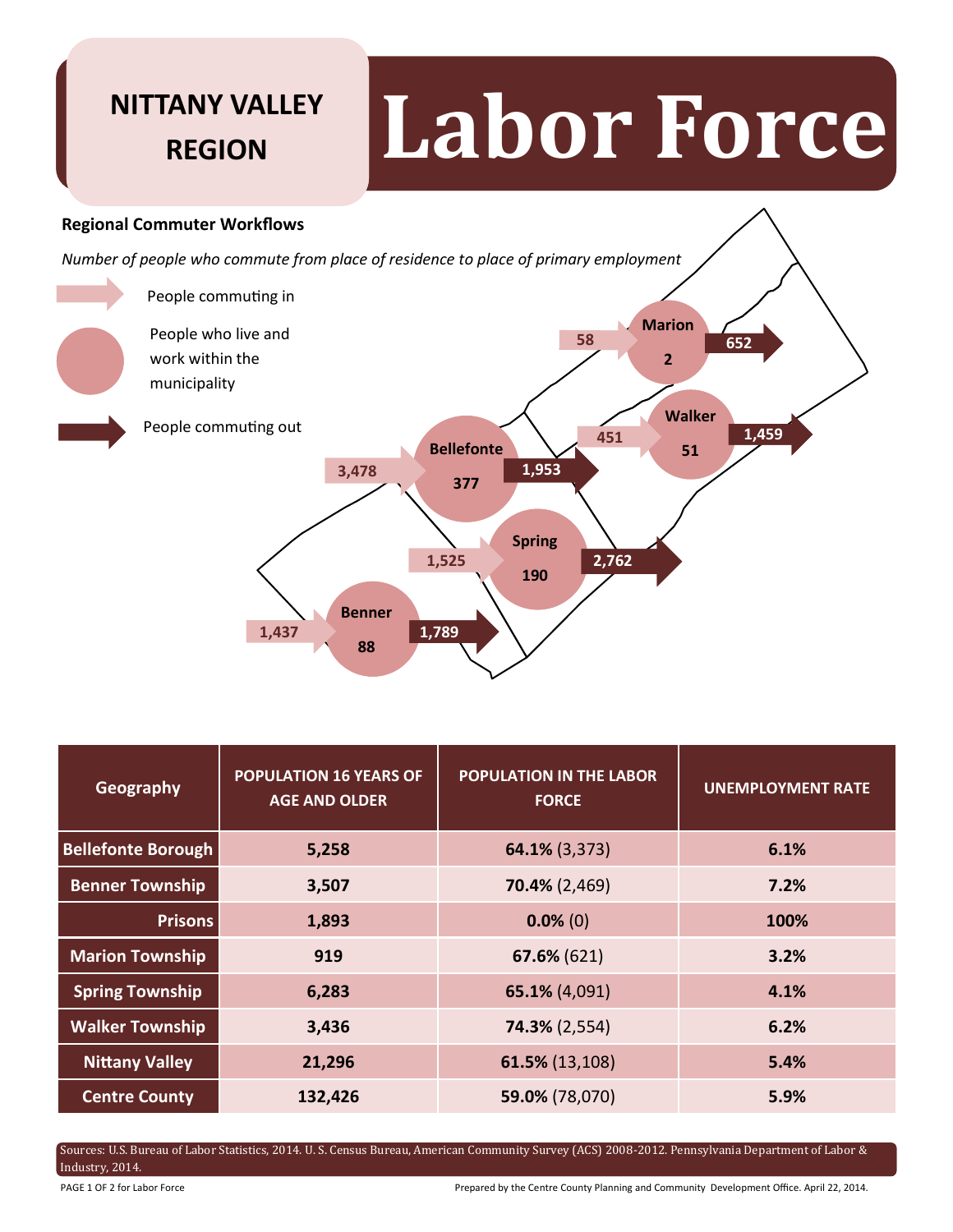## **Labor Force continued**



**Management, business, science & arts Services** ■ Sales & office **Natural resources, construction & maintenance Production, transportation & moving Health Insurance Coverage** Civilian, not institutionalized population **YES** 92% **NO** 8% **MEAN TRAVEL TIME TO WORK IN MINUTES** Bellefonte Borough 21.7 Benner Township 19.3 Marion Township 25.4 Spring Township 23.6 Walker Township 26.1 Nittany Valley 23.2 Centre County **19.8** 



Sources: U.S. Bureau of Labor Statistics, 2014. U. S. Census Bureau, American Community Survey (ACS) 2008-2012. Pennsylvania Department of Labor & Industry, 2014.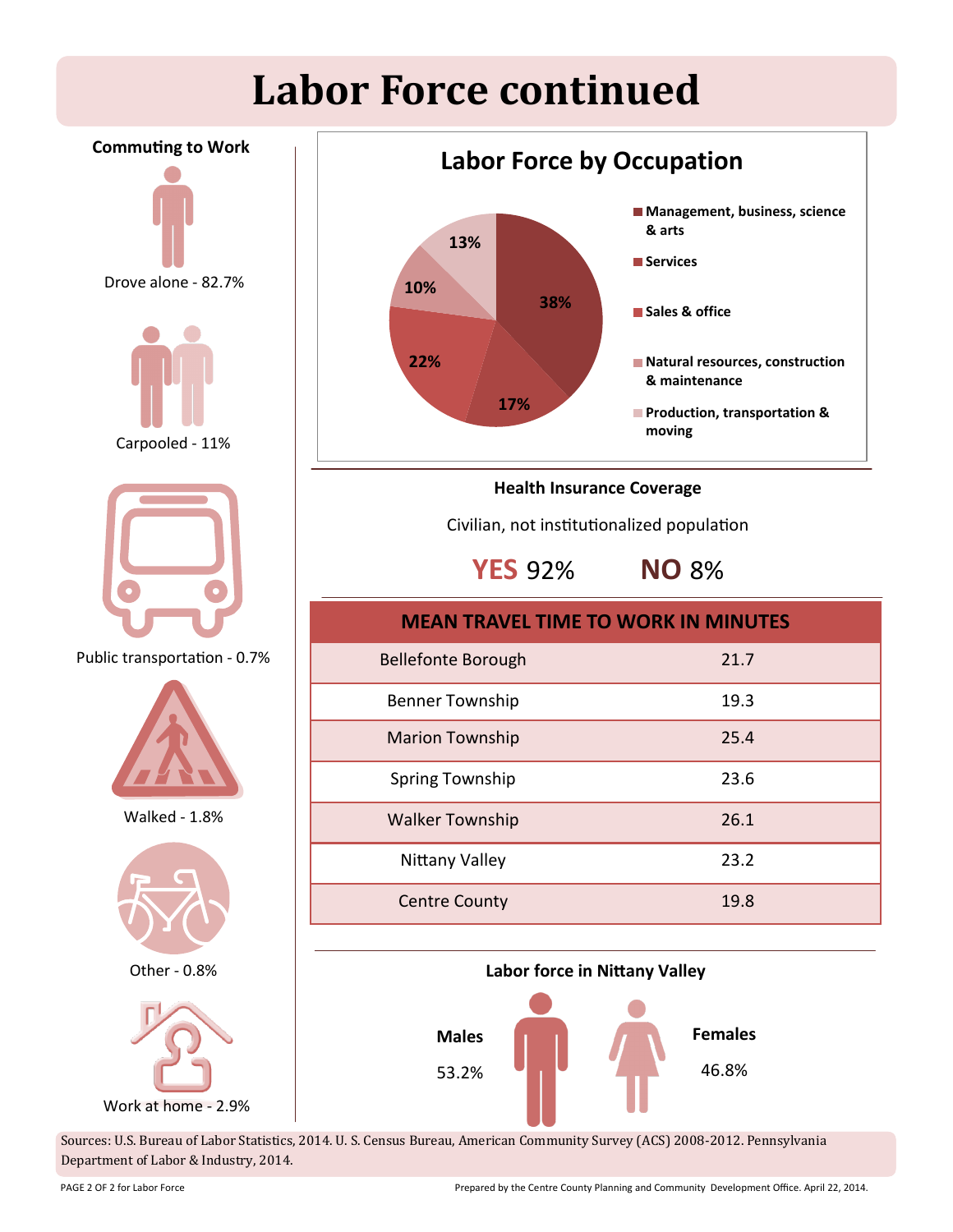## **REGION**

# **EXCONOMY**

### *Employment by Industry Sector*

**Agriculture/Forestry/Mining Construction/Manufacturing Wholesale Trade Retail Trade Transportation/Utilities Information Finance/Insurance/Real Estate Professional/Management Education/Healthcare Recreation/Entertainment Public Administration Other nonpublic services**



### \$56,968 *Household Income Ranges*





**Median Household Income**

**Bellefonte Borough**

\$49,613

**Benner Township**

\$53,546

**Marion Township**

\$55,060

**Spring Township**

\$55,682

**Walker Township**



**Family Incomes Bellefonte Borough** \$63,072 **Benner Township** \$62,083 **Marion Township** \$56,985 **Spring Township** \$74,279 **Walker Township** \$64,601

**Sources: U.S. Census Bureau, American Community Survey (ACS) 2008-2012.**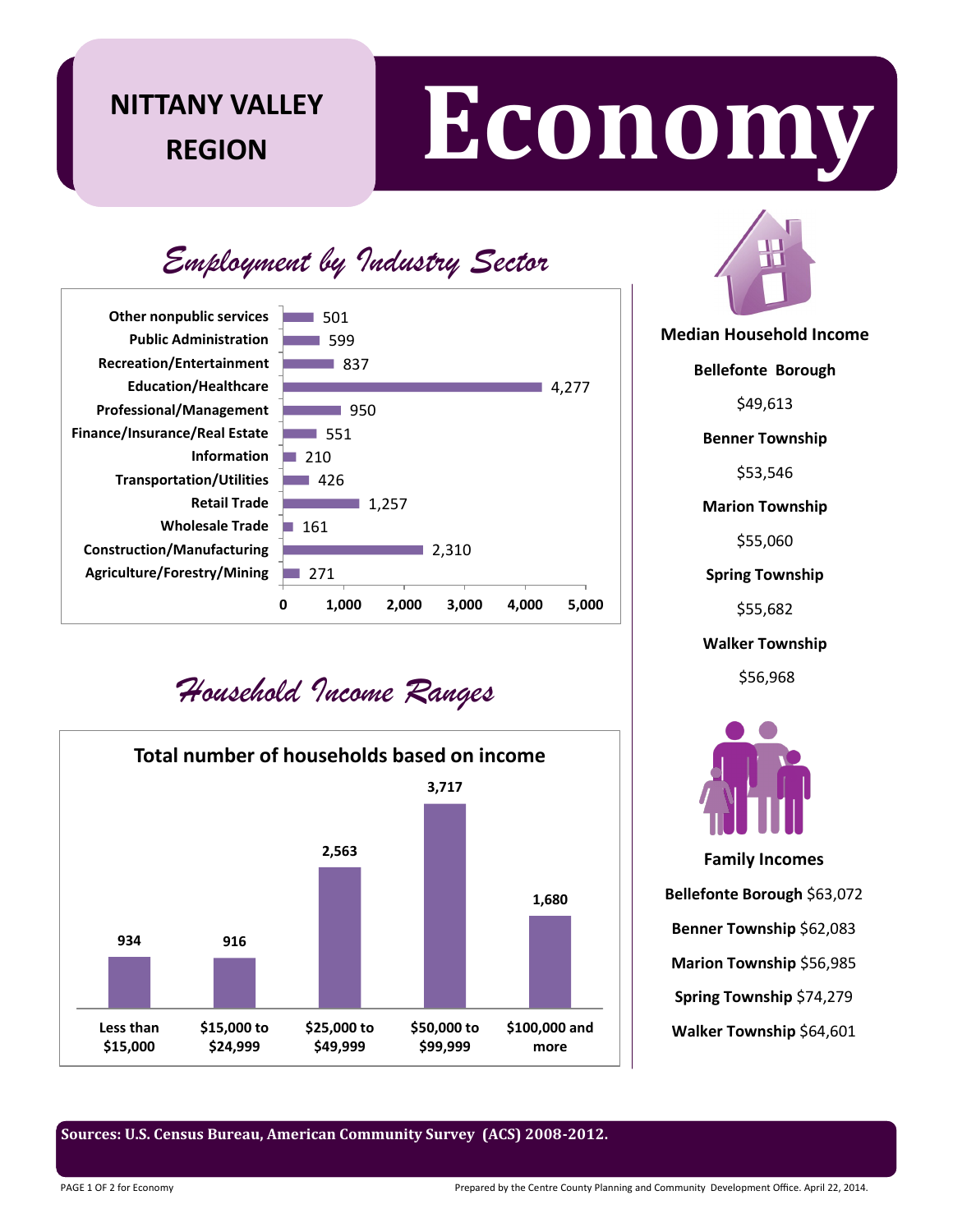## **Economy continued**

| <b>Family Status</b>                                   | <b>Bellefonte</b><br><b>Borough</b> | <b>Benner</b><br>Township | <b>Marion</b><br>Township | <b>Spring</b><br>Township | <b>Walker</b><br>Township |
|--------------------------------------------------------|-------------------------------------|---------------------------|---------------------------|---------------------------|---------------------------|
| <b>All families</b>                                    | 8.3%                                | 3.1%                      | 7.4%                      | 3.5%                      | 3.3%                      |
| <b>Married couple</b><br>families                      | 3.6%                                | 2.6%                      | 5.1%                      | 2.6%                      | 1.7%                      |
| <b>Female householder</b><br>families                  | 11.5%                               | 7%                        | 43.5%                     | 9.3%                      | 16.2%                     |
| All people                                             | 13.3%                               | 5%                        | 11.6%                     | 8.2%                      | 6%                        |
| <b>Unrelated people 15</b><br>years of age and<br>over | 28.2%                               | 16.3%                     | 12.5%                     | 19.6%                     | 10.9%                     |

### **Poverty Status across Nittany Valley**

*Percentage of families and people reporting poverty status in the last 12 months.*



**Sources: U.S. Census Bureau, American Community Survey (ACS) 2008-2012.**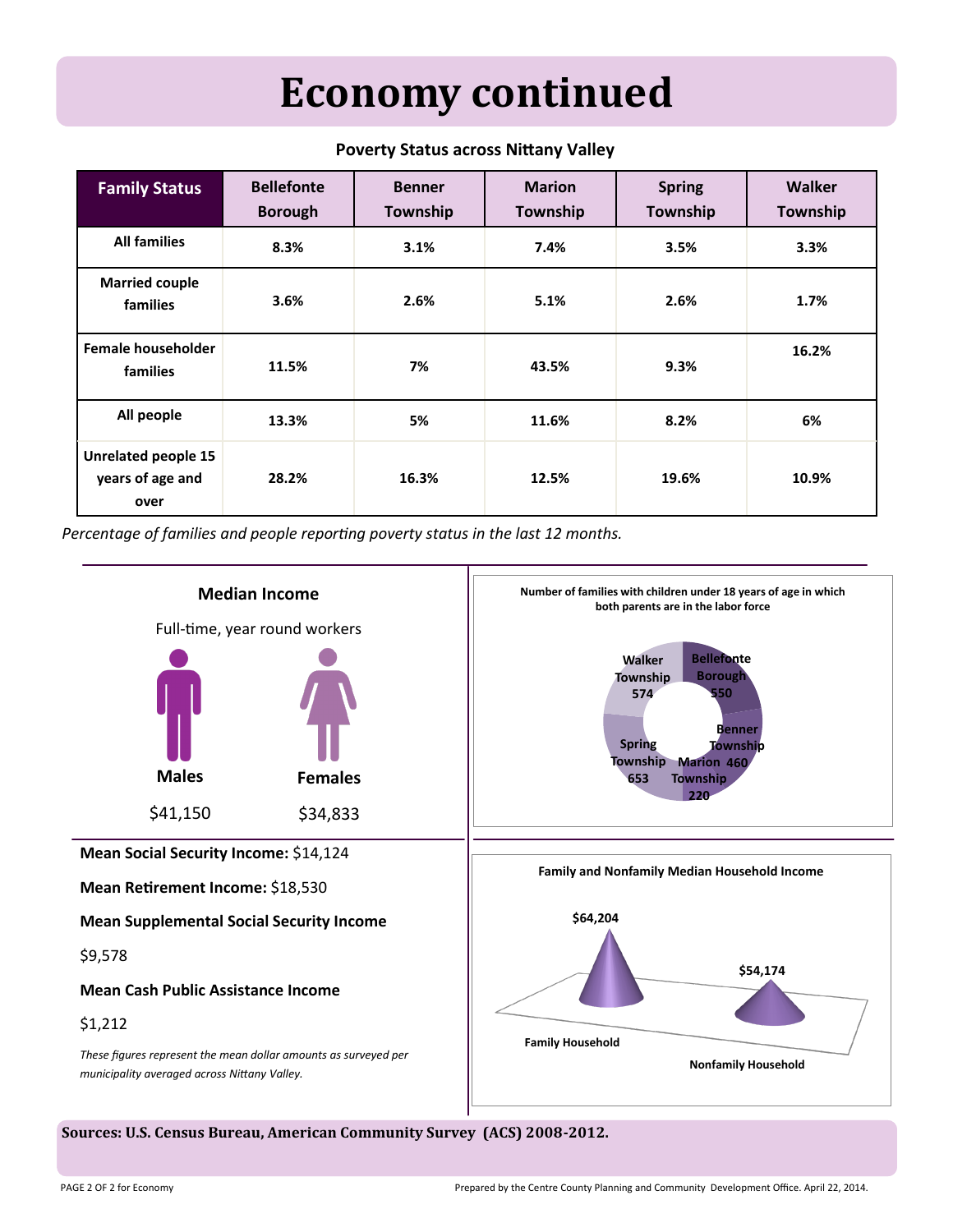## **REGION**

# **Housing**

### *Housing Types: Number and Percent by Municipality*

| <b>HOUSING TYPE (#</b><br>OF UNITS PER<br><b>STRUCTURE)</b> | <b>Bellefonte Borough</b> | <b>Benner Township</b> | <b>Marion Township</b> | <b>Spring Township</b> | <b>Walker Township</b> |
|-------------------------------------------------------------|---------------------------|------------------------|------------------------|------------------------|------------------------|
| <b>1-DETACHED</b>                                           | $55.6\% (1,755)$          | $70.4\% (1,260)$       | 84.6% (407)            | $76.0\% (2,483)$       | $81.2\% (1,486)$       |
| <b>1-ATTACHED</b>                                           | $9.0\%$ (284)             | $3.7\%$ (66)           | 0.6%(3)                | $6.7\%$ (219)          | $7.5\%$ (137)          |
| <b>2 UNITS</b>                                              | $9.4\%$ (298)             | $2.8\%$ (51)           | $0.0\%$ (0)            | $2.8\%$ (92)           | $3.2%$ (58)            |
| <b>3 OR 4 UNITS</b>                                         | $7.7\%$ (242)             | $0.9\%$ (17)           | $0.0\%$ (0)            | $2.0\%$ (66)           | $1.9\%$ (35)           |
| <b>5 TO 9 UNITS</b>                                         | $8.2\%$ (258)             | $0.0\%$ (0)            | $0.0\%$ (0)            | 4.7% (152)             | $0.7\%$ (12)           |
| <b>10 TO 19 UNITS</b>                                       | 4.0% (127)                | $0.0\%$ (0)            | $0.0\%$ (0)            | $0.3\%$ (10)           | $0.0\%$ (0)            |
| <b>20 OR MORE UNITS</b>                                     | $5.0\%$ (158)             | $0.0\%$ (0)            | $0.0\%$ (0)            | $5.3\% (172)$          | $0.0\%$ (0)            |
| <b>MOBILE HOME</b>                                          | $1.0\%$ (32)              | 22.1% (396)            | 11.6% (56)             | 2.2% (72)              | $5.6\%$ (103)          |
| <b>BOAT, RV, ETC.</b>                                       | $0.0\%$ (0)               | $0.0\%$ (0)            | $0.0\%$ (0)            | $0.0\%$ (0)            | $0.0\%$ (0)            |

### **Persons per Household**

| Geography                 | 2000 Census | 2010 Census | <b>American Community Survey</b> | <b>Bellefonte Borough</b> |
|---------------------------|-------------|-------------|----------------------------------|---------------------------|
| <b>Bellefonte Borough</b> | 2.17        | 2.10        | 2.13                             | \$168,900                 |
|                           |             |             |                                  | <b>Benner Township</b>    |
| <b>Benner Township</b>    | 2.42        | 2.38        | 2.46                             | \$183,600                 |
| Prisons*                  |             | 2.00        |                                  | <b>Marion Township</b>    |
| <b>Marion Township</b>    | 3.03        | 3.10        | 3.08                             | \$207,200                 |
| <b>Spring Township</b>    | 2.47        | 2.36        | 2.39                             | <b>Spring Township</b>    |
| <b>Walker Township</b>    | 2.73        | 2.63        | 2.59                             | \$168,900                 |
|                           |             |             |                                  | <b>Walker Township</b>    |

**Median Home Values** 

\$180,200

*\*The prison population was averaged as part of Benner Township's population in 2000. In the 2010 Census, the prison population was counted separately. Due to low sampling, no estimate is available for the American Community Survey.*

**Sources: U.S. Census Bureau, Census 2010 and 2000. U.S. Census Bureau, American Community Survey (ACS) 2008-2012.**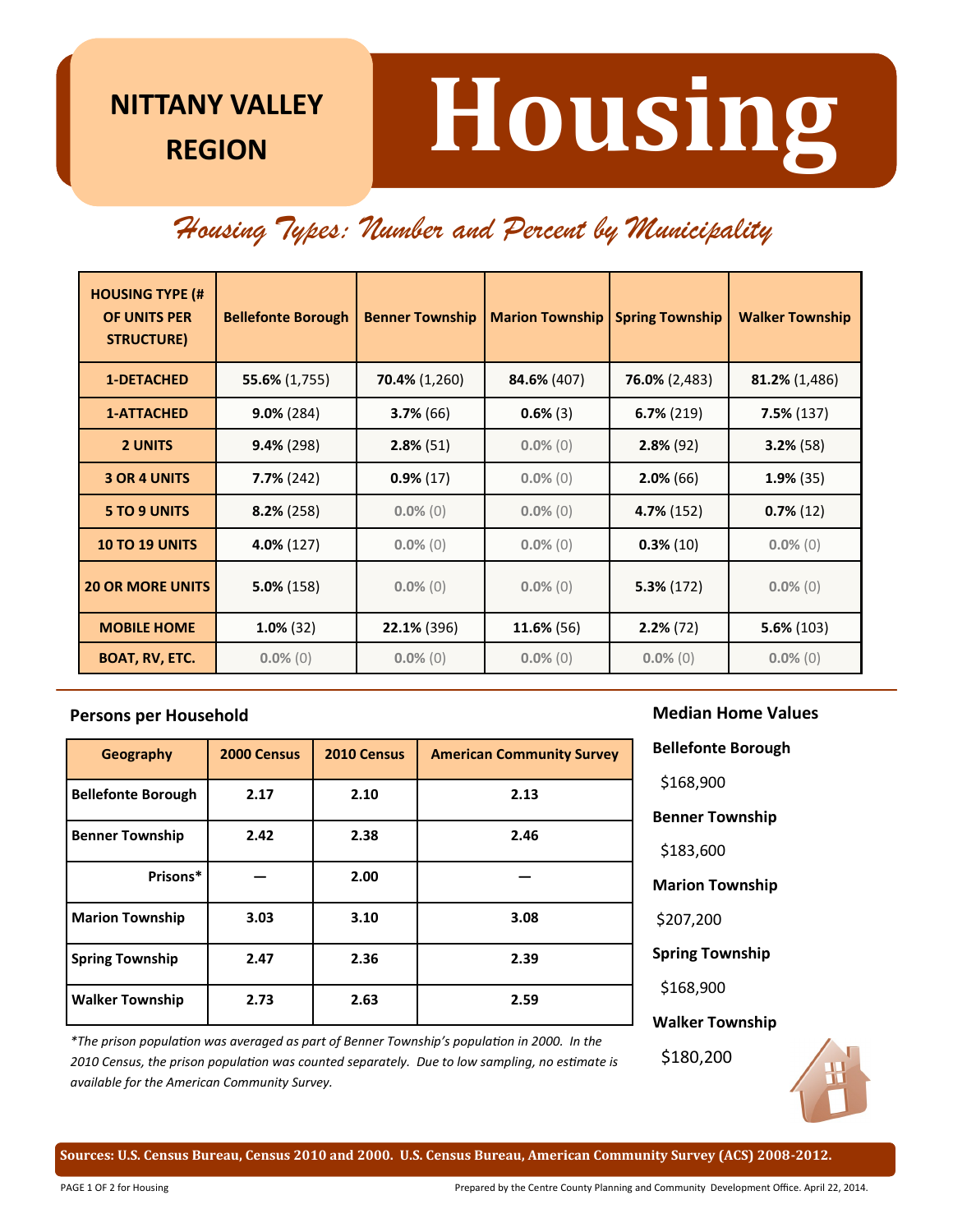## **Housing continued**

### *Percent Occupied and Vacant Units*

| <b>Status</b>                 | <b>Bellefonte Borough</b> | <b>Benner Township</b> | <b>Marion Township</b> | <b>Spring Township</b> | <b>Walker Township</b> |
|-------------------------------|---------------------------|------------------------|------------------------|------------------------|------------------------|
| <b>Occupied Units</b>         | 89.1%                     | 96.8%                  | 91.3%                  | 95.8%                  | 92.8%                  |
| <b>Vacant Units</b>           | 10.9%                     | 3.2%                   | 8.7%                   | 4.2%                   | 7.2%                   |
| <b>Homeowner Vacancy Rate</b> | 6.5%                      | 2.0%                   | 1.9%                   | 0.0%                   | 0.0%                   |
| <b>Rental Vacancy Rate</b>    | 10.5%                     | 7.2%                   | 0.0%                   | 0.0%                   | $0.0\%$                |



**Age of Housing Stock based on time period built**

### **Median Monthly Gross Rent**

Bellefonte Borough \$693 Benner Township \$650 Marion Township \$644 Spring Township \$802 Walker Township \$834



Bellefonte Borough \$1,191

Benner Township \$1,330

Marion Township \$1,535

Spring Township \$1,380

Walker Township \$1,341

\*Estimate of the U.S. Census. Please refer to the County's Building Report for housing construction figures.

**21% 1970 to 1989**

**26%**

**1990 to 2009 27%**

**Before 1950 26%**

**1950 to 1969**

Sources: U.S. Census Bureau, Census 2010 and 2000. U.S. Census Bureau, American Community Survey (ACS) 2008-2012.

**2010 and after\* 0%**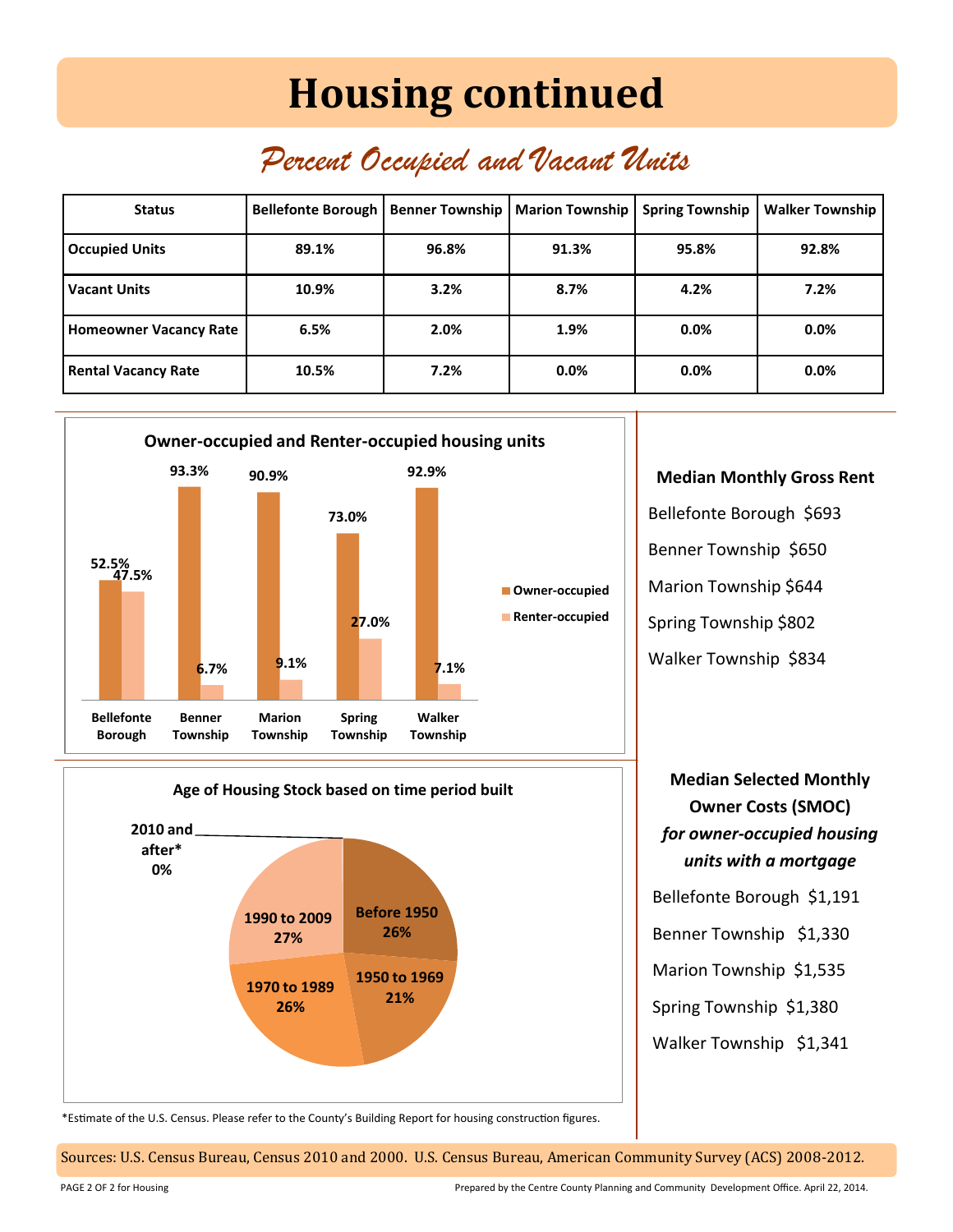**REGION**

# **EGION Education**

### **Educational Attainment**

| <b>Education Level</b>          | <b>Bellefonte</b><br><b>Borough</b> | <b>Benner</b><br><b>Township</b> | <b>Prisons</b> | <b>Marion</b><br>Township | <b>Spring</b><br>Township | Walker<br>Township |
|---------------------------------|-------------------------------------|----------------------------------|----------------|---------------------------|---------------------------|--------------------|
| Less than 9th grade             | 3.1%                                | 2.4%                             | 4.0%           | 8.0%                      | 2.1%                      | 2.9%               |
| 9th to 12th, no diploma         | 5.0%                                | 4.4%                             | 18.2%          | 8.5%                      | 6.9%                      | 5.5%               |
| High school or GED              | 34.6%                               | 41.8%                            | 48.7%          | 44.5%                     | 42.4%                     | 41.9%              |
| Some college, no degree         | 14.6%                               | 11.2%                            | 23.9%          | 13.8%                     | 13.4%                     | 14.6%              |
| Associate's degree              | 10.0%                               | 13.3%                            | 2.7%           | 4.4%                      | 10.5%                     | 10.1%              |
| Bachelor's degree               | 21.0%                               | 18.8%                            | 0.4%           | 13.2%                     | 17.5%                     | 17.0%              |
| Graduate or professional degree | 11.6%                               | 8.1%                             | 2.1%           | 7.5%                      | 7.3%                      | 8.0%               |

### in the population 25 years or age and over







#### **Education & Poverty**

*For the adult population age 25 and over*



Excludes the prison population.

**Sources: U.S. Census Bureau, American Community Survey (ACS) 2008-2012. Pennsylvania Department of Education, 2013.**

PAGE 1 OF 2 for Education Prepared by the Centre County Planning and Community Development Office. April 22, 2014.